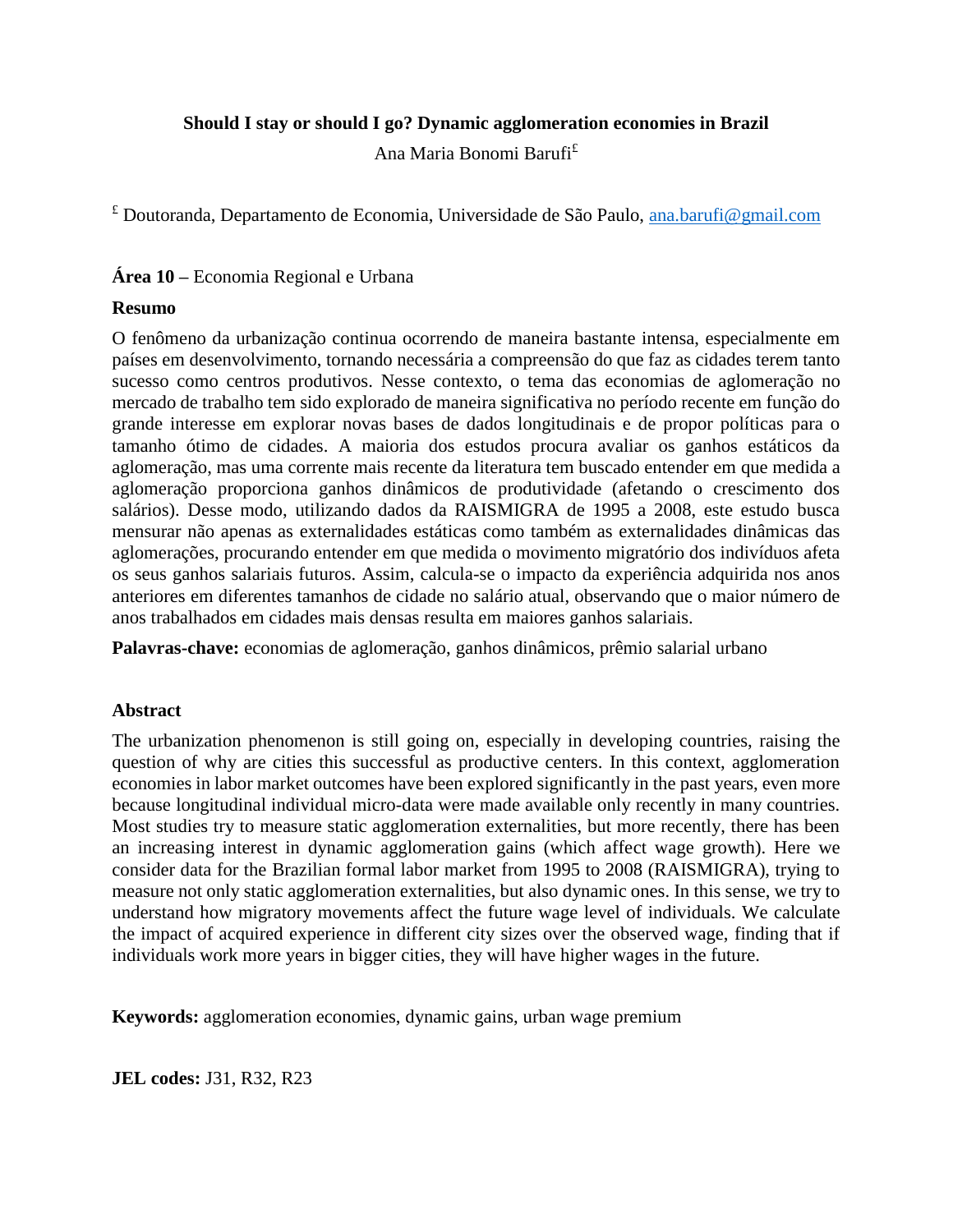# **1. Introduction**

Cities are more important than ever for economic growth and life in society. People living, working, and thinking together in dense areas is a sign of the success of cities (Glaeser, 2011). If in the United States 80.7% of the population live in 3.06% of the territory (Glaeser, 2008, and US Census Bureau<sup>1</sup>), in Brazil this spatial concentration is even higher  $(84.4\%$  of the population was living in 1.07% of the territory in 2010<sup>2</sup>). In the United States, Glaeser and Maré (2001) find that in metropolitan areas workers earn 25% more than their non-urban counterparts do. In this perspective, increasing urbanization is interpreted as a sign of gains from agglomeration (net from costs).

In fact, the urban economics literature provides strong evidence of the existence of an urban wage premium. This sort of analysis can be found for example in Combes et al. (2008a), Glaeser and Maré (2001), Melo and Graham (2009), Mion and Naticchioni (2009), Ciccone and Hall (1996), Combes et al. (2010), Groot et al. (2014a), and Groot and de Groot (2014b). A literature review can be found in Puga (2010) and Rosenthal and Strange (2004). The urban wage premium can range from 1% to 11% depending on the sample and the country considered. This widespread effort is pushed by the fact that longitudinal individual-level microdata on the labor market has been recently made available in many different countries.

The studies aforementioned aim to measure the static effect of agglomeration economies on productivity on the regional level. Combes et al. (2008a) summarize the three main sources of regional wage disparities: (i) the composition of the local labor market; (ii) the availability of local non-human endowments that can increase productivity; and (iii) agglomeration economies. The third item is related to wage differences that follow from close proximity between firms and workers/consumers, thick labor markets and knowledge spillovers (Duranton and Puga, 2004).

In general, this type of work involves regressing nominal wages at the individual level (as a productivity outcome) on a measure of agglomeration at the local level (Duranton, 2014a). Wages are supposed to equalize the marginal productivity of labor under perfect competition, and in the case there is some market imperfection, they are supposed to be higher in places that are more productive. As pointed out by Duranton (2014b), wages should be in nominal instead of in real terms, because the former are more related to productivity differentials, while the latter represent life standard levels.

In addition to their static and instantaneous effect, agglomeration economies can have a longlasting dynamic impact on productivity. There is no clear answer on the best strategy to follow to analyze dynamic externalities and separate them from static ones, due to limitations on data availability. De La Roca and Puga (2014) provide one of the most complete studies in this area, but relevant efforts were also made by Yankow (2006), Wheeler (2006), D'Costa and Overman (2014), Carlsen et al. (2013), and Gordon (2015), among others.

There are only a few studies on agglomeration economies in Brazil, mostly based on the regional level or individual cross-sections (Simões and Freitas, 2014; Maciente, 2013; Fontes et al., 2010; Freguglia and Menezes-Filho, 2012; Silva and Silveira-Neto, 2009). According to the knowledge

<sup>&</sup>lt;sup>1</sup> Available in<http://www.census.gov/geo/reference/ua/urban-rural-2010.html> and accessed in16/04/2014.

<sup>2</sup> IBGE, Mapa de uso da terra de 2010, available in

[ftp://geoftp.ibge.gov.br/mapas\\_tematicos/mapas\\_murais/shapes/uso\\_da\\_terra\\_2010/](ftp://geoftp.ibge.gov.br/mapas_tematicos/mapas_murais/shapes/uso_da_terra_2010/) and accessed in14/04/2014.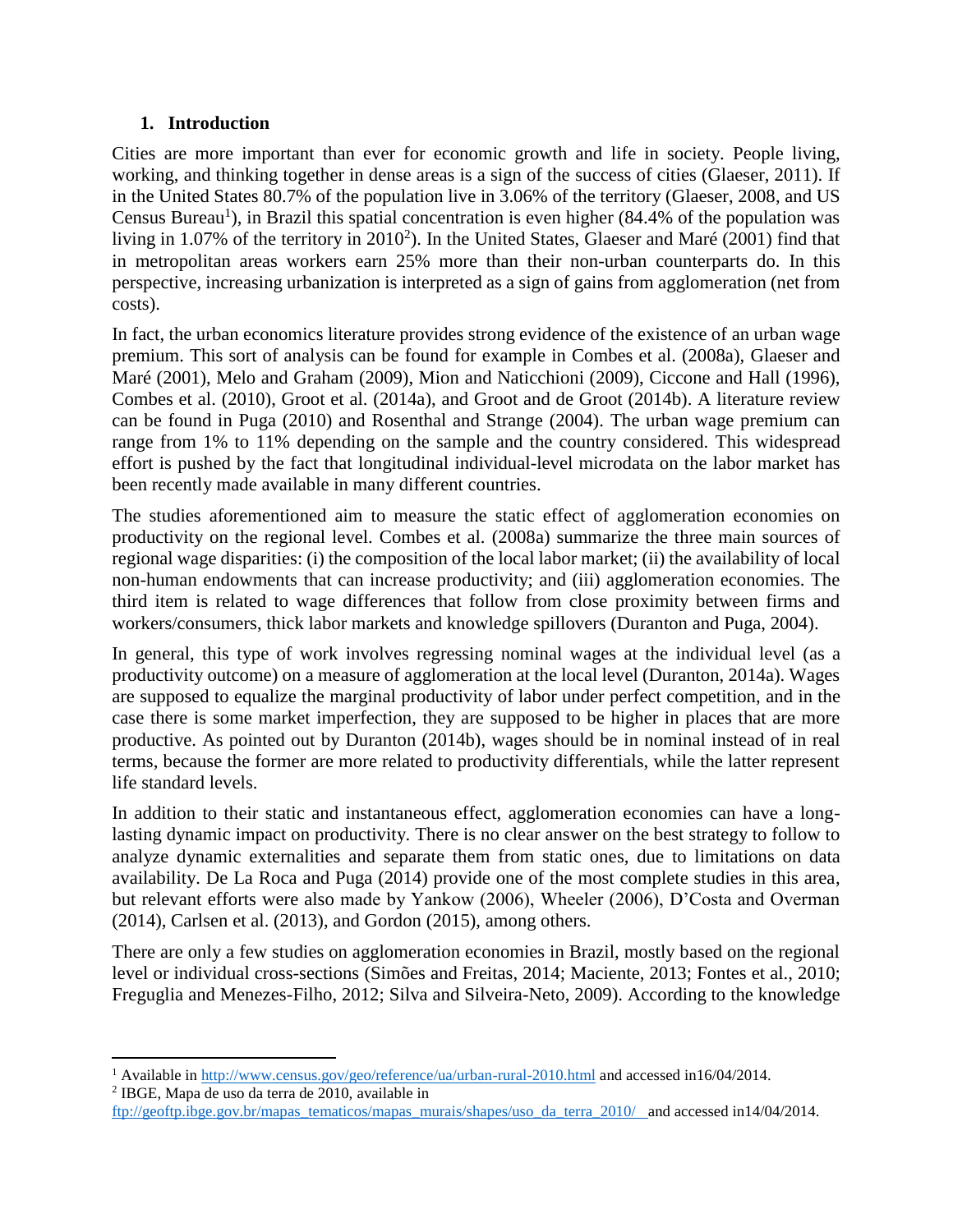of the authors, so far there is no study covering dynamic agglomeration economies in the Brazilian context (or for an emerging economy).

Therefore, this study aims to fill this gap in the empirical research in Brazil, as well as to contribute to the methodological discussion of the literature. The first set of results covers the evaluation of static agglomeration economies using a large longitudinal database (covering the period from 1995 to 2008). In the second set of regression models, a first attempt of estimation of dynamic effects is provided, considering the effect of previous experience in different city sizes over wages.

The next sections are organised as follows: Section 2 contains a brief discussion of the conceptual differences between static and dynamic externalities; Section 3 discusses the methodological approach; Section 4 discusses the main studies on dynamic agglomeration economies; and then, Section 5 presents the data; Section 6 brings the results; and, finally, Section 7 draws the main conclusions from the analysis.

# **2. Static versus dynamic externalities**

Static effects are based on the assumption that agglomeration economies have a once-and-for-all effect on productivity, with no further impact in the following periods. On the other hand, dynamic externalities aim to measure a long-lasting effect or a permanent impact of city size or urban density on productivity (Combes and Gobillon, 2015). Another way of distinguishing these concepts is the following: static productivity advantages refer to a higher productivity found in large cities when compared to smaller ones, while dynamic productivity advantages are associated to the fact that productivity can increase differently over time for each city size (Camagni et al., 2015).

Among the possible permanent impacts of agglomeration economies, local productivity growth can increase with technological spillovers, or individuals can learn more and faster in bigger cities (Lucas, 1988). In this perspective, individuals can learn by working in bigger cities (De La Roca and Puga, 2014). Glaeser (1999) defends that the rate of interaction between people is accelerated by urban density, leading to an increase in human capital accumulation due to human interactions. This effect is particularly high for highly skilled people, usually more concentrated in big cities. Yankow (2006) points out that this learning hypothesis requires some time in the city, meaning that there is no expectation of immediate wage gains when moving to a bigger urban concentration or any wage loss when workers leave cities.

# **3. Methodological approach**

The literature on agglomeration economies largely explores the model developed within the Urban Economics framework, which aims to represent the relationship between local characteristics and productivity (nominal wage). The main assumption here is that worker's location choices are strictly exogenous, meaning that they do not take into account wage shocks due to localized job opportunities in their migration or job change decisions. Another possible strategy is to introduce static and dynamic agglomeration effects in a dynamic model of location choices (Baum-Snow and Pavan, 2012), but this sort of estimation requires a structural model behind it in order to achieve identification.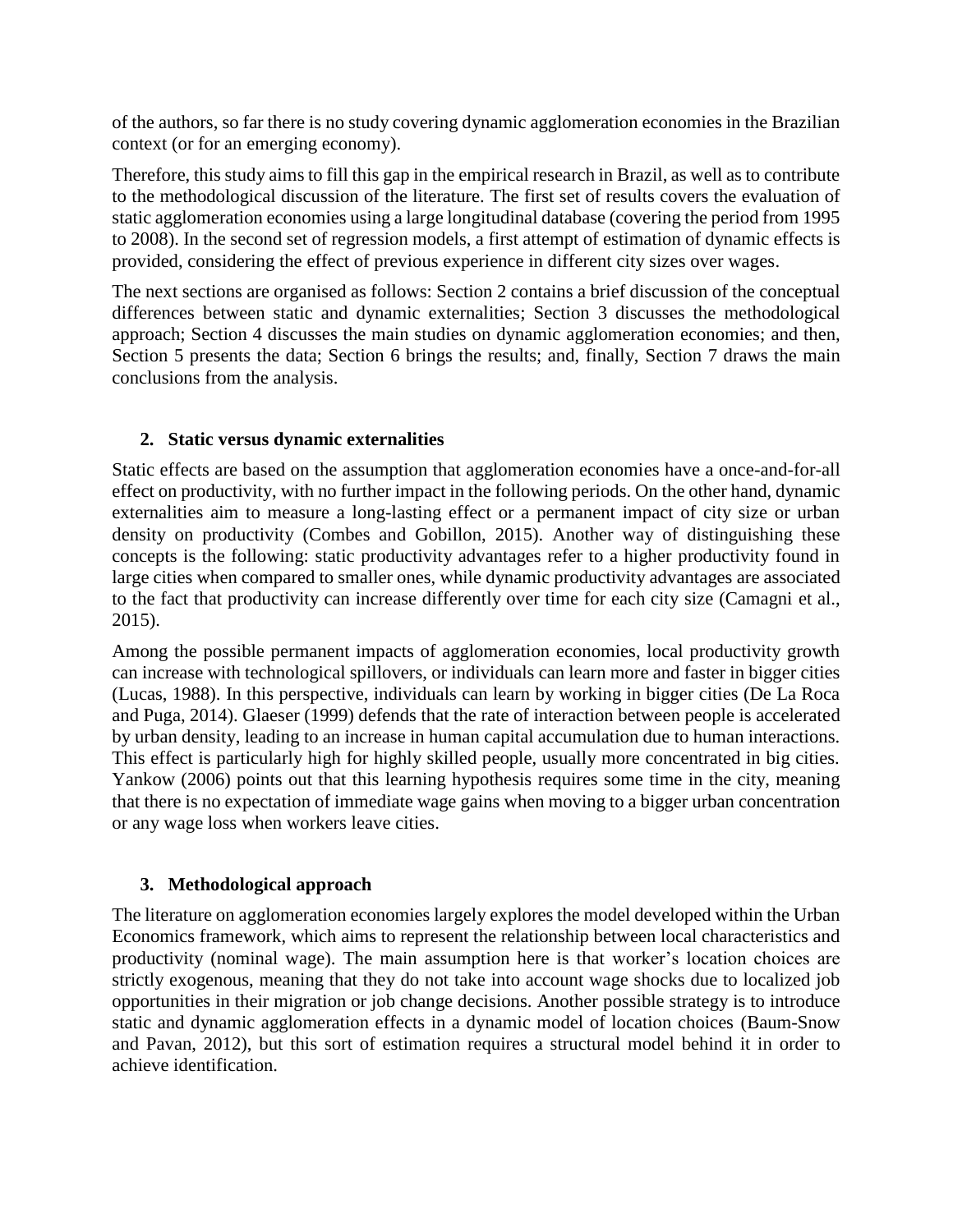The following model can represent the static agglomeration approach, inspired in the Abdel-Rahman and Fujita (1990) tradition. A production function of a price-taking representative firm in region r and time t, using  $l_{r,t}$  of labor and an amount  $k_{r,t}$  of other inputs is given by (Combes et al., 2008b):

$$
y_{r,t} = A_{r,t} (s_{r,t} l_{r,t})^{\mu} k_{r,t}^{1-\mu}
$$
 (1)

In this case,  $A_{r,t}$  is the technology factor (Hicks-neutral),  $\mu$  is the share of labor in the productive process and  $s_{r,t}$  is the efficiency level of workers. Moreover,  $w_{r,t}$  is the wage level and  $r_{r,t}$  is the price of other inputs. Then, the profit of the firm in region *r* is:

$$
\pi_{r,t} = p_{r,t} y_{r,t} - w_{r,t} l_{r,t} - r_{r,t} k_{r,t}
$$
 (2)

In a competitive equilibrium, the first-order conditions for the optimal input mix generates a wage equation:

$$
w_{r,t} = \mu (1 - \mu)^{(1 - \mu)/\mu} \left( \frac{p_{r,t} A_{r,t}}{r_{r,t}^{1 - \mu}} \right)^{1/\mu} s_{r,t} \equiv B_{r,t} s_{r,t}
$$
(3)

Here,  $B_{r,t}$  represents the composite local productivity effect. This effect can be decomposed in pecuniary externalities, which appear through local markets ( $p_i$  and  $r_i$  capture agglomeration and dispersion forces respectively), and pure local externalities (do not appear through a market mechanism,  $A_i$ is related to technological externalities – knowledge and learning spillovers, workers and firms sharing indivisible goods, among others)<sup>3</sup>. Due to the great difficulty in estimating these effects separately, most studies in the literature quantify the overall local effect (Combes and Gobillon, 2015). Furthermore, the potential inclusion of measures of cost of living in the model to explain real wage inequalities between cities will be related to a completely different question, while the relation of local characteristics and nominal wages is enough to capture the net effect of agglomeration on productivity.

The component of local labor skills  $(s_{r,t})$  should be included because higher skills may be overrepresented in larger cities (due to other factors than the city size itself, such as local amenities), meaning that its omission may overstate the impact of agglomeration economies (composition effect). On the other hand, people can also become more skilled in bigger cities (through a learning process, externality due to proximity to more skilled people), meaning that the inclusion of a local skill variable can capture part of the agglomeration effect. Combining these two elements, it is important to include skills, but not at the local level, and individual skills can do the job, by avoiding measuring this agglomeration effect. Therefore, equation 3 becomes:

$$
w_{i,t} = B_{r,t} s_{i,t} \tag{4}
$$

In this case, information at the individual level is required (individuals that work in region  $r$ ), available only recently in some countries. This approach is based on the assumption that agglomeration economies embedded in  $B_{r,t}$  have a once-and-for-all impact on productivity. However, as mentioned in the previous section, agglomeration economies can have a long-lasting or even permanent effect. Potential sources of dynamic gains can be identified in all components of  $B_{r,t}$ , but as in the static case, it is only possible to measure the overall impact of dynamic externalities (Combes and Gobillon, 2015).

The inclusion of dynamic effects on the aforementioned model is done by firstly simplifying equation 4 to consider a static-local-effects-only model for a local outcome,  $y_{i,t} = u_i + \beta_{r(i,t),t} + \epsilon_{i,t}$ . Then, the individual productivity growth is written as  $y_{i,t} - y_{i,t-1} = \beta_{r(i,t),t} - \beta_{r(i,t-1),t-1} + \varepsilon_{i,t}$ . The

 $3$  Scitovsky (1954).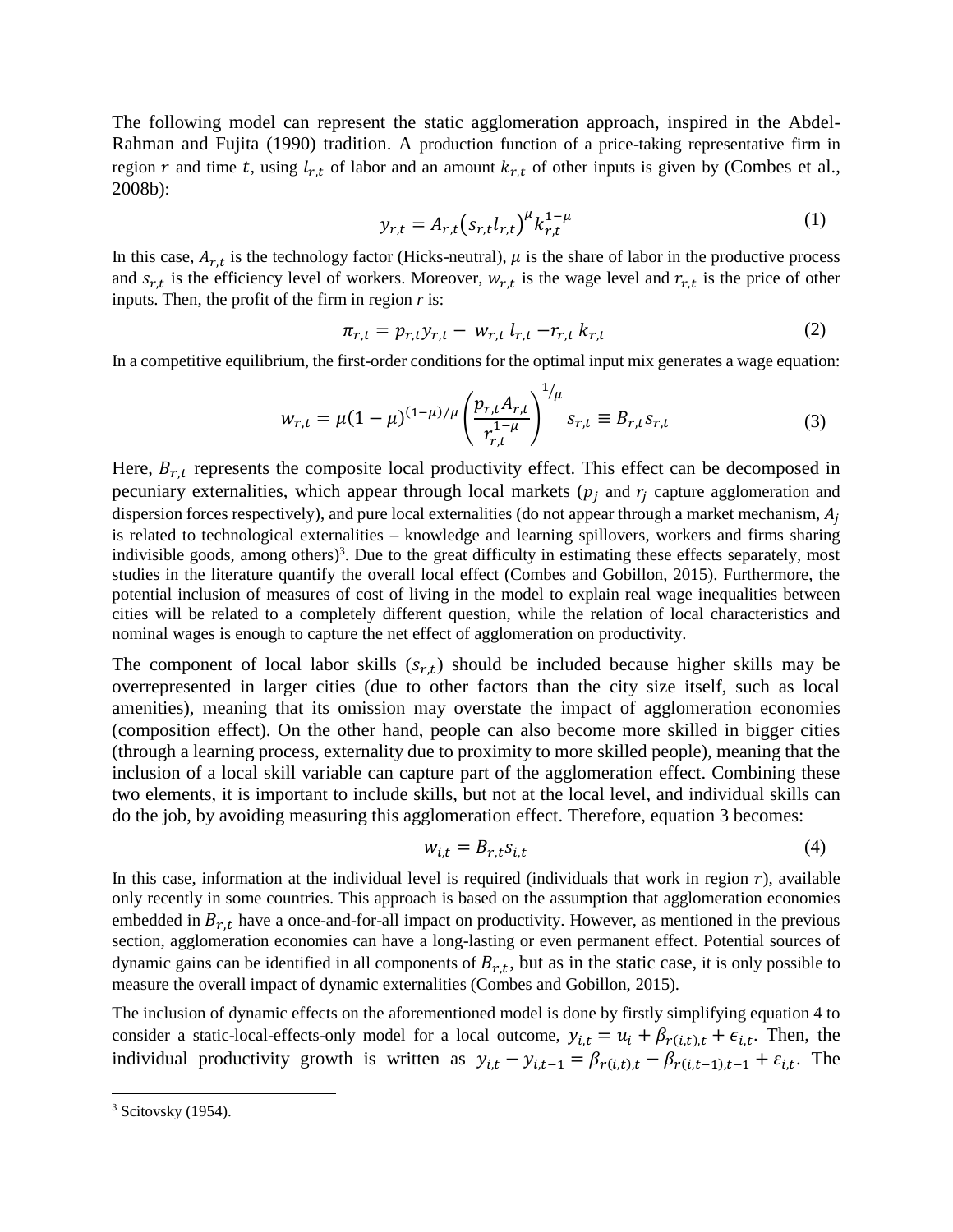inclusion of dynamic fixed effects is done by considering in this regression a fixed effect for region r in t (region r in  $t - 1$  has an impact on productivity growth between  $t - 1$  and t, for  $t \ge 1$ ):

$$
y_{i,t} - y_{i,t-1} = \beta_{r(i,t),t} - \beta_{r(i,t-1),t-1} + \mu_{r(i,t-1),t-1} + \varepsilon_{i,t}
$$
 (5)

Equation 5 can be transformed to obtain:

$$
y_{i,t} = y_{i,0} = \beta_{r(i,t),t} + \sum_{k=1}^{t} \mu_{r(i,t-k),t-k} + \zeta_{i,t}
$$
 (6)

This transformation shows that even when dynamic effects affect only the growth rate of the local outcome ( $y_{i,t} - y_{i,t-1}$  in equation 5), they do have a permanent effect on its level. There are a few assumptions underlying the relationship considered in equation 5, namely the fact that dynamic effects are perfectly transferable over time, and that this specification makes more sense for stayers than movers. In the case of movers, it is relevant to consider not only the region of origin (in  $t -$ 1), but also the region of destination (in  $t$ ). Then, for movers it is more appropriate to re-write equation 6 in the following way:

$$
y_{i,t} = y_{i,0} = \beta_{r(i,t),t} + \sum_{k=1}^{t} \mu_{r(i,t-k),r(i,t),t-k} + \zeta_{i,t}
$$
 (7)

The problem with this formulation is that the number of parameters for dynamic effects becomes very large ( $R^2$ , T, where R is the number of regions and T the number of time spams in the panel), and the identification of the model requires the imposition of restrictions on the parameters. This last aspect can be seen in the case of a re-written version of equation 5, for stayers:

$$
y_{i,t} - y_{i,t-1} = \beta_{r(i,t),t} - \beta_{r(i,t-1),t-1} + \mu_{r(i,t-1),r(i,t)+1} + \varepsilon_{i,t}
$$
(8)

In which the variation of static and the level of dynamic effects cannot be estimated separately (and the same happens in the movers' case). The next section will present a description of the different strategies used in the literature so far, and it will be followed by a discussion of the empirical strategy applied here.

#### **4. Strategies of estimation of dynamic agglomeration economies**

There are only a few studies dealing with dynamic agglomeration economies and including all the issues discussed in the literature of static gains. In this section some of these studies are discussed, with their advantages and disadvantages.

One of the most complete empirical studies in dynamic agglomeration economies is done by De la Roca and Puga (2014). Their main goal is to separate the possible reasons why firms would pay higher salaries in bigger cities: (i) static advantages; (ii) sorting of more productive workers; (iii) dynamic advantages (cities facilitate learning and experimentation). Therefore, they estimate a mincerian wage equation including individual fixed effects to capture the sorting process, and the number of years of experience each individual has of working in different city sizes. They estimate this model to a very large Spanish panel data set (they follow workers from 1981 to 2009, and evaluate their wages from 2004 to 2009). Two restrictions applied to the model discussed in the

<sup>4</sup> These steps are discussed by Combes and Gobillon (2015).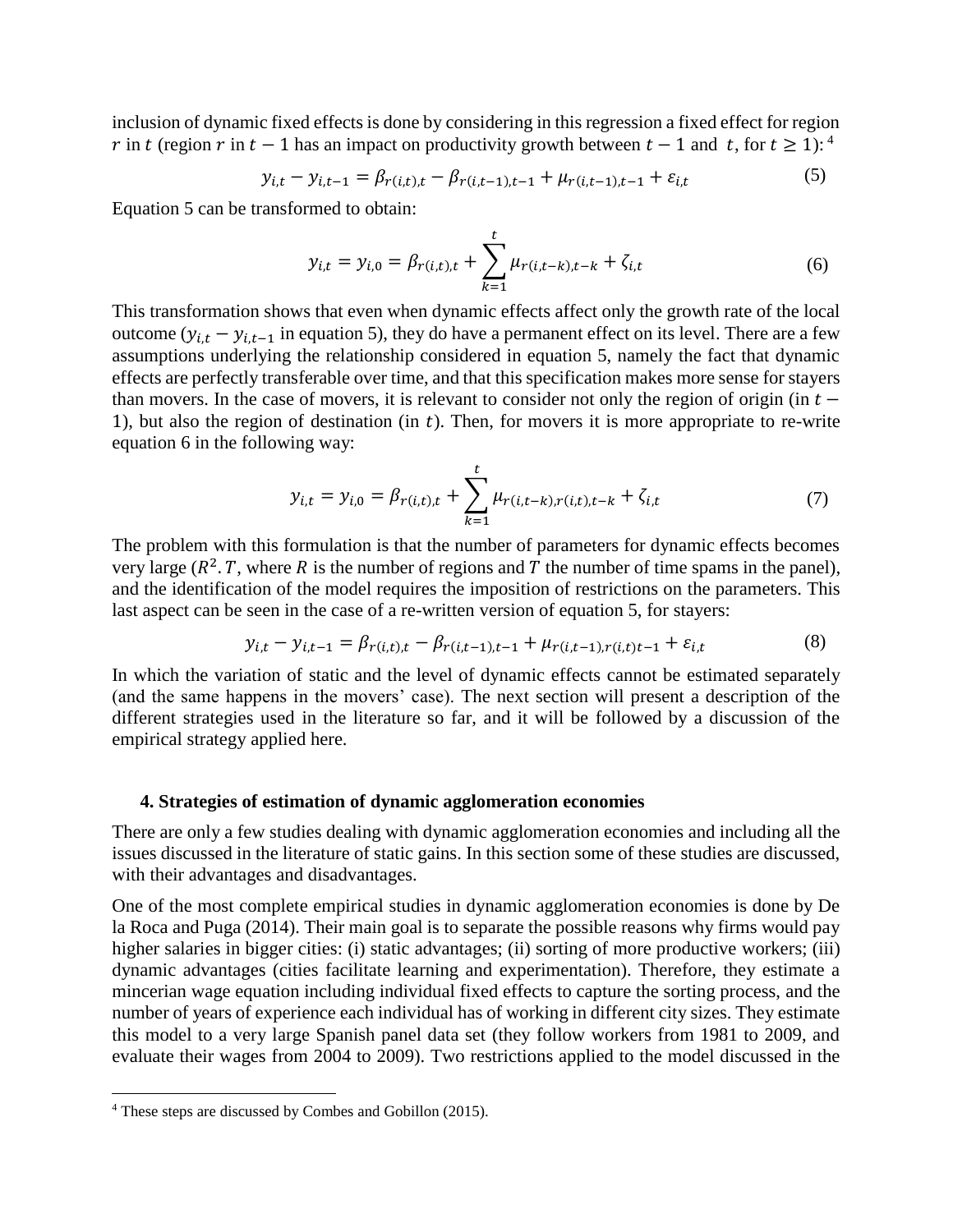previous sections are that the authors consider only a few groups of city sizes (instead of allowing a continuous range of city sizes) and that individual heterogeneity is equal in the dynamic and the static effects.

With a different strategy, D'Costa and Overman (2014) use a large panel (1998-2008) for British workers aiming to evaluate whether the sorting of high ability workers can explain urban wage premiums and if this wage premium is given to the workers immediately or over time through faster wage growth. Their conclusion is that both learning and sorting matter for understanding the effects of cities on wage growth. The main restriction imposed in the model discussed above is that even if they estimate the specification in first differences, allowing for a distinct heterogeneous effect in the static and the dynamic cases, they have to exclude movers from the analysis (therefore, this study does not measure between-city dynamic effects).

A few years earlier, Wheeler (2006) estimated the impact of density on annual wage growth, also calculating the within-job and between-job components of this growth, with data for young male workers in the United States. Their main finding is that there is a positive relationship between wage growth and city size, but when they control for individual fixed effects there is no evidence of this urban wage premium on growth.

Yankow (2006) also regress the wage growth against changes in the location of work, separating the mobility effect from the growth effect. Their conclusions for United States male young workers is that when they move into cities, they have a significant wage growth (6 percentage points) in comparison to the individuals that stayed in a rural area (with a symmetric effect for out-of-thecity migrants). The main drawback in their strategy is that they cannot control for sorting on unobservables, a limitation that D'Costa and Overman (2014) try to overcome.

## **5. Empirical strategy**

Equation 4 discussed in section 3 can be estimated in the following way:

$$
y_{i,t} = \mu_i + X_{i,t}\theta + Z_{r(i,t),t}\gamma + \eta_{r(i,t),t} + \varepsilon_{i,t}
$$
\n
$$
(9)
$$

In which  $y_{i,t}$  represents the logarithm of the hourly wage and  $Z_{r(i,t), i}$  contains the logarithm of employment density. Most empirical studies consider employment instead of population as a measure of the agglomeration because it is as better measure of local economic activity and it is easily available for many years (Combes and Gobillon, 2015). Ciccone and Hall (1996) defend that density should be included instead of total employment in this regression, because it deals better with the heterogeneity of the spatial extent of the geographical units considered. The estimated parameter for density will be an elasticity, whose meaning is easily understood.

Following the discussion widely explored in Combes et al. (2008a, 2010 and 2011) and De la Roca and Puga (2014), in order to avoid potential endogeneity in the estimation of equation 9, it is important to control for individuals unobserved heterogeneity (fixed effects) to deal with the sorting process (endogenous quality of labor). Moreover, there is a high risk of endogeneity of the density measure (endogenous quantity of labor), what requires an instrumental variables estimation. Following the argument defended by Groot et al. (2014a) that fixed effects create a black box in the explanation of urban wage differentials, the estimations presented here will also allow for a POLS strategy.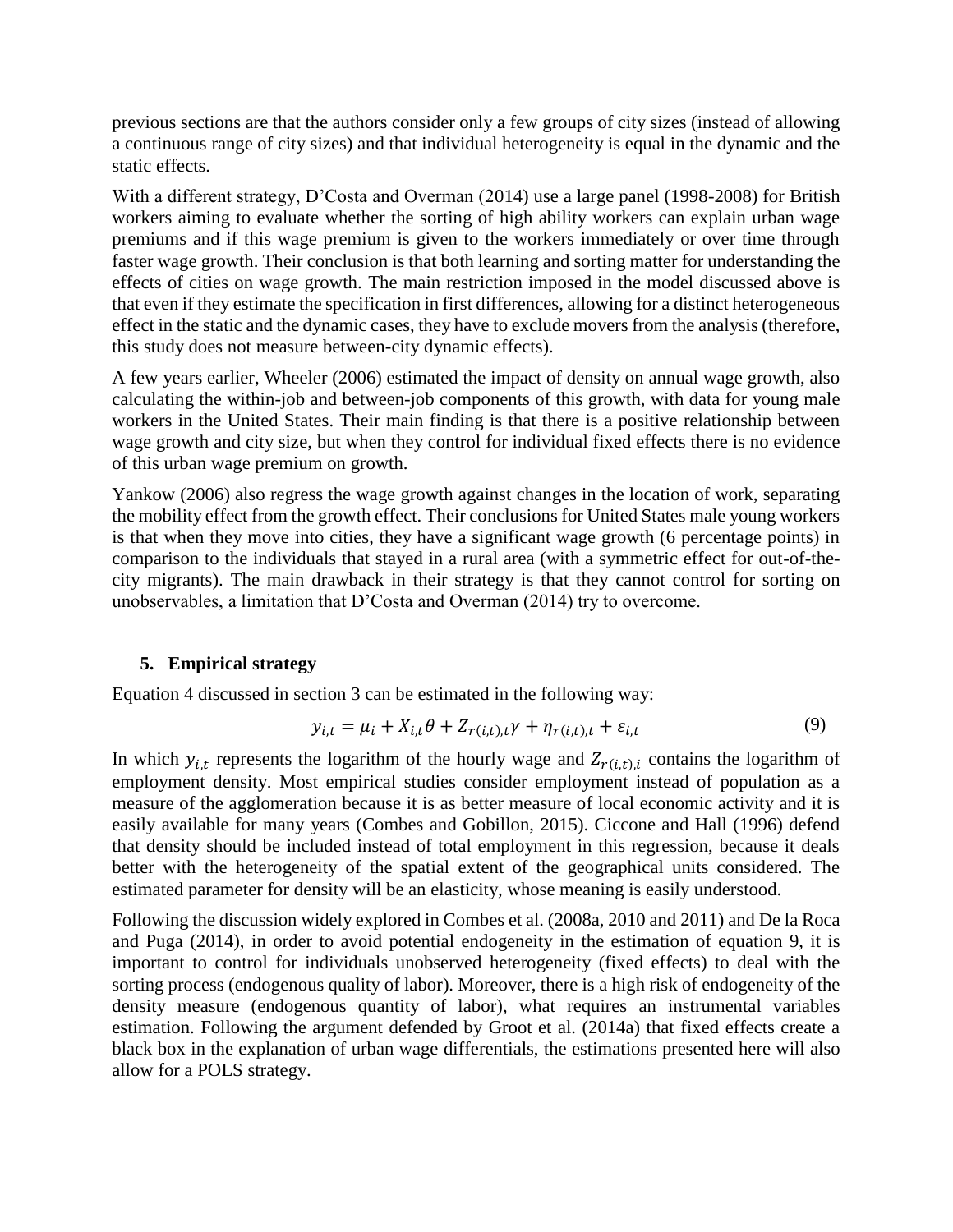Then, proceeding to the estimation of a dynamic model, an equation inspired in the work of De la Roca and Puga (2014) is considered:

$$
y_{i,t} = \mu_i + X_{i,t}\theta + Z_{r(i,t),t}\gamma + \eta_{r(i,t),t} + \sum_{j=1}^R \delta_{j,r} \exp(r_{i,j,t} + \varepsilon_{i,t})
$$
(10)

Here, once again  $y_{i,t}$  is the outcome variable,  $\mu_i$  is the individual fixed effect,  $X_{i,t}$  is the set of time-varying individual characteristics,  $Z_{r(i,t), t}$  contains employment density of region  $r$  in  $t$ ,  $\eta_{c(i,t),t}$  represents a region fixed effect,  $exper_{i,j,t}$  is the experience acquired by worker *i* in region j up until time t and  $\varepsilon_{i,t}$  is the error term.

In order to reduce computational complexity<sup>5</sup>, all these estimations will be conducted in one stage only (usually in the literature there is an effort to run a two-stage regression with the second stage being the regression of the spatial wage residual against local characteristics – Groot et al., 2014a; Combes et al., 2008a; among others). One additional aspect is that  $\eta_{r(i,t), t}$  will be replaced by macro-regions dummies, and  $Z_{r(i,t), t}$  may contain either the logarithm of density or a categorical variable grouping REGIC areas in four groups, defined by the quartiles of density for all individuals.

#### **6. Data**

l

The main database considered here is RAISMIGRA (Annual Report of Social Information - Migration, from the Ministry of Labour), which consists of identified registration data of all formal firms and their employees in the Brazilian labor market, focusing on the characteristics of the work contract. This database provides longitudinal data for all formally employed individuals in the private sector (or part of the public sector, depending on the type of contract), with a significant regional disaggregation (municipal level), from 1995 to 2008.

One of the main advantages of this database is that it is a mandatory report, covering the entire formal sector. Because of this, differently from individual self-reporting surveys, there is a smaller risk of wage under-reporting. Nonetheless, the fact that it only covers the formal sector presents a potential drawback in the analysis, as the informal sector in Brazil is very relevant (RAIS represents less than 30% of the workforce in the initial years of the period analyzed, reaching around 35% in 2008. Moreover, the reporting process is supposed to be more accurate in the case of bigger firms, which are usually located in larger cities.

The regional unit of analysis is the REGIC area<sup>6</sup>, which is a better measure of a labor market area. In fact, this level of analysis is more suitable for the empirical analysis of agglomeration economies, as the estimation will not be affected by daily commuting (that is very different from

<sup>&</sup>lt;sup>5</sup> This estimation in two stages would mean to include 14\*482 dummies in the first stage for REGIC area and year combinations, apart from individual fixed effects.

<sup>6</sup> REGIC areas (482) aggregate municipalities based on their interaction, mostly associated to daily commuting flows, transportation links and interconnectedness in general terms (IBGE, 2013). From 1995 to 2008 some new municipalities appeared, requiring an adaptation of the original REGIC areas to encompass these new municipalities according to the municipalities they were originated from. The authors can provide details of this aggregation process.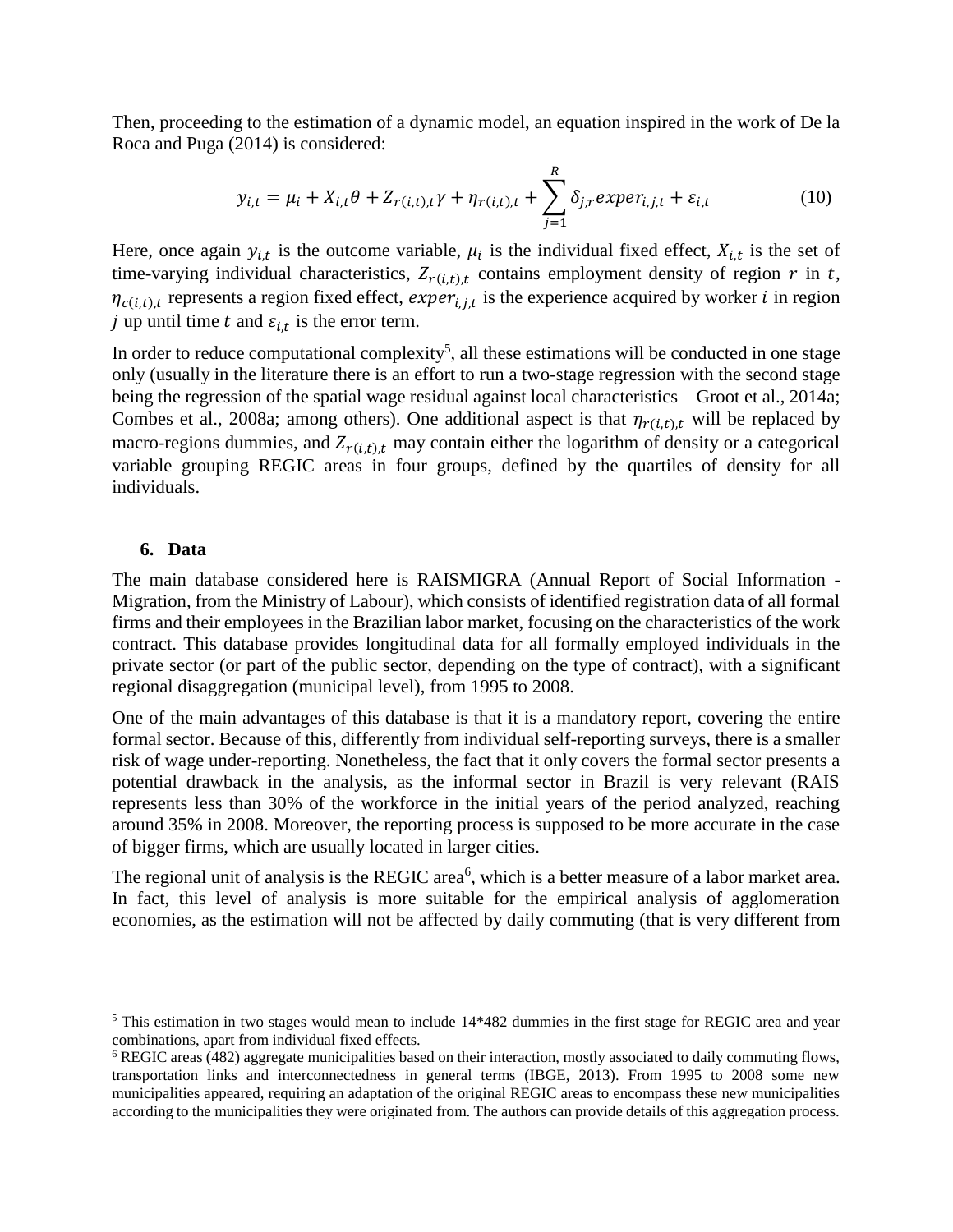moving permanently to another area to look for another job). A few steps were conducted<sup>7</sup> in order to achieve a database representing the dynamics of a competitive labor market, in manufacture and service sectors. Only individuals observed in all years (from 1995 to 2008, and separately from 1995 to 2002 and 2003 to 2008) Finally, due to limitations on computer processing, it was necessary to select a 10% sample<sup>8</sup> for each database.

There are other data-sources considered in this study. For instance, skills are obtained from the original study of Maciente (2012), who converted the ONET classification to the Brazilian occupational classification (of 2002). However, the RAISMIGRA database contained two different occupational classifications along the whole period (from 1995 to 2002, the available classification is the occupational structure of 1994, while the period from 2003 to 2008 has the occupational structure of 2002). Moreover, Maciente's study considers occupations disaggregated at the five-digit level. As the RAISMIGRA database allows a three-digit disaggregation only, skills classified at the five-digit classification were aggregated through a simple average (and a conversion to the 1994 classification was applied for the 1995-2002 period). Therefore, as there are some methodological differences in the construction of the data from 1995 to 2002 and 2003 to 2008, whenever skills are considered, it is not possible to analyze the whole time period at once (1995-2008). In order to do this more comprehensive analysis, educational level dummies were included.

Finally, instruments related to colonial economic activities and geographic characteristics were provided by Naritomi et al. (2012) and aggregated to the REGIC area level. Population density in 1940 was obtained at the IPEADATA website. Further details are presented in Table A1 in annex.

A first analysis based on aggregated data indicates that there is a positive relationship between the logarithm of wages and the logarithm of local density (0.52). However, it is necessary to evaluate this correlation net of other confounding factors.

<sup>7</sup> There was an initial selection of active contracts in December of each year for male individuals working for private companies in permanent jobs. Then, contracts with wages equal to zero, or with less than 20 weekly hours were excluded, as well as contracts with missing information on educational level and occupation. The next step conducted was the selection of individuals aged 18 to 36 years in 1995 (for databases starting in 1995) and 18 to 36 in 2003 (for databases starting in 2003). Finally, only individuals working in manufacture and service sectors were kept in the database (sectors 15 to 36, 55 to 74 and 76 to 99, at the 2 digits-CNAE 1.0 classification).

<sup>8</sup> These samples are representative for the following characteristics in the initial year of each database: age group (less than 25 years old, 25 to 29 years old, 30 to 36); employment level in the REGIC area (less than 50 thousand, 50 thousand to less than 100 thousand, 100 thousand to less than 500 thousand, 500 thousand to 1 million, 1 million or more); firm size (up to 4 employees, 5 to 9, 10 to 19, 20 to 49, 50 to 99, 100 to 249, 250 to 499, 500 to 999, 1,000 employees or more); macro-region; educational level (illiterate, incomplete primary school, complete primary school to incomplete high school, complete high school to incomplete college, college degree or more); and sector (CNAE 1.0 at the 2 digits level).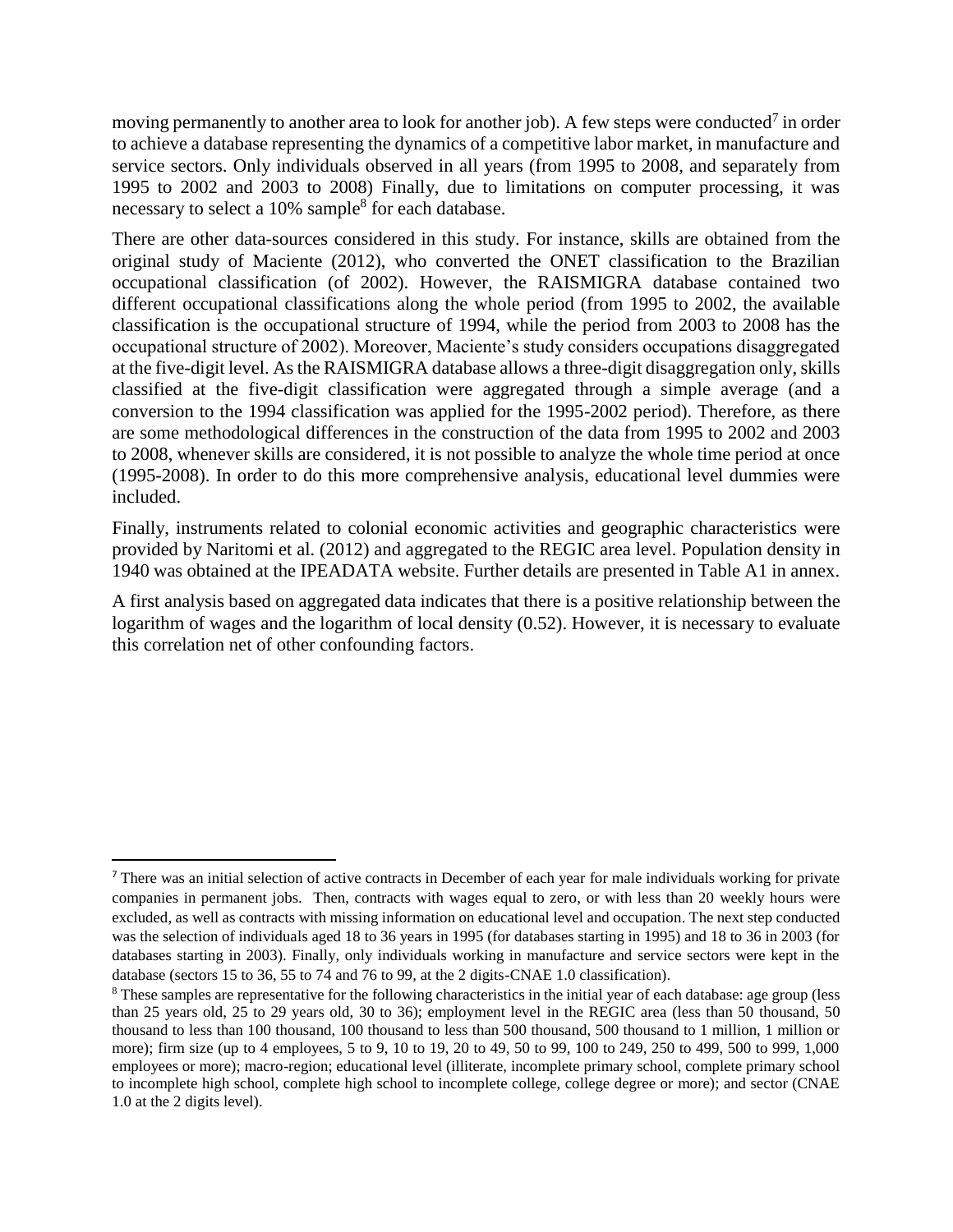**Figure 1.** Correlation between the logarithm of employment density and the logarithm of wages at the REGIC area level, 2008.



Source: RAIS/MTE and IBGE.

The main descriptive statistics are presented in Table 1 and show that there is a higher concentration of workers in manufacture sectors, in the age group from 30 to 36 years old in 1995. Furthermore, higher percentages of workers are found in firms with 250 or more employees, in the Southeast region of the country (North and Center-West are underrepresented, as a sign of their higher concentration in extractive activities and agriculture). In terms of educational attainment, there is a high concentration of workers with incomplete middle school or with incomplete college level. Finally, comparing wages in 1995 and 2008 (deflated by INPC-IBGE), they seem almost stable. However, density of employment seems to have increased in the period. Some of these characteristics of the database are due to the small size of the sample (only 10% of the original database comprising workers observed in the whole period).

#### **7. Results**

As mentioned in Section 4, the first set of results explore static agglomeration economies in Brazil. In order to provide a robust result, eight different specifications were estimated, with different compositions of controls and estimation methods. Comparing Models 1 and 2 of Table 1, it is possible to note that there is a positive partial correlation between density and wages, around 0.08, and when individual fixed effects are taken into account, this correlation drops to 0.01. This is an indication that the sorting process is very relevant to determine the wage level in Brazil. Another important consequence is that the effect measure by movers (which is calculated when individual fixed effects are included) is much lower than the one measured with the whole database.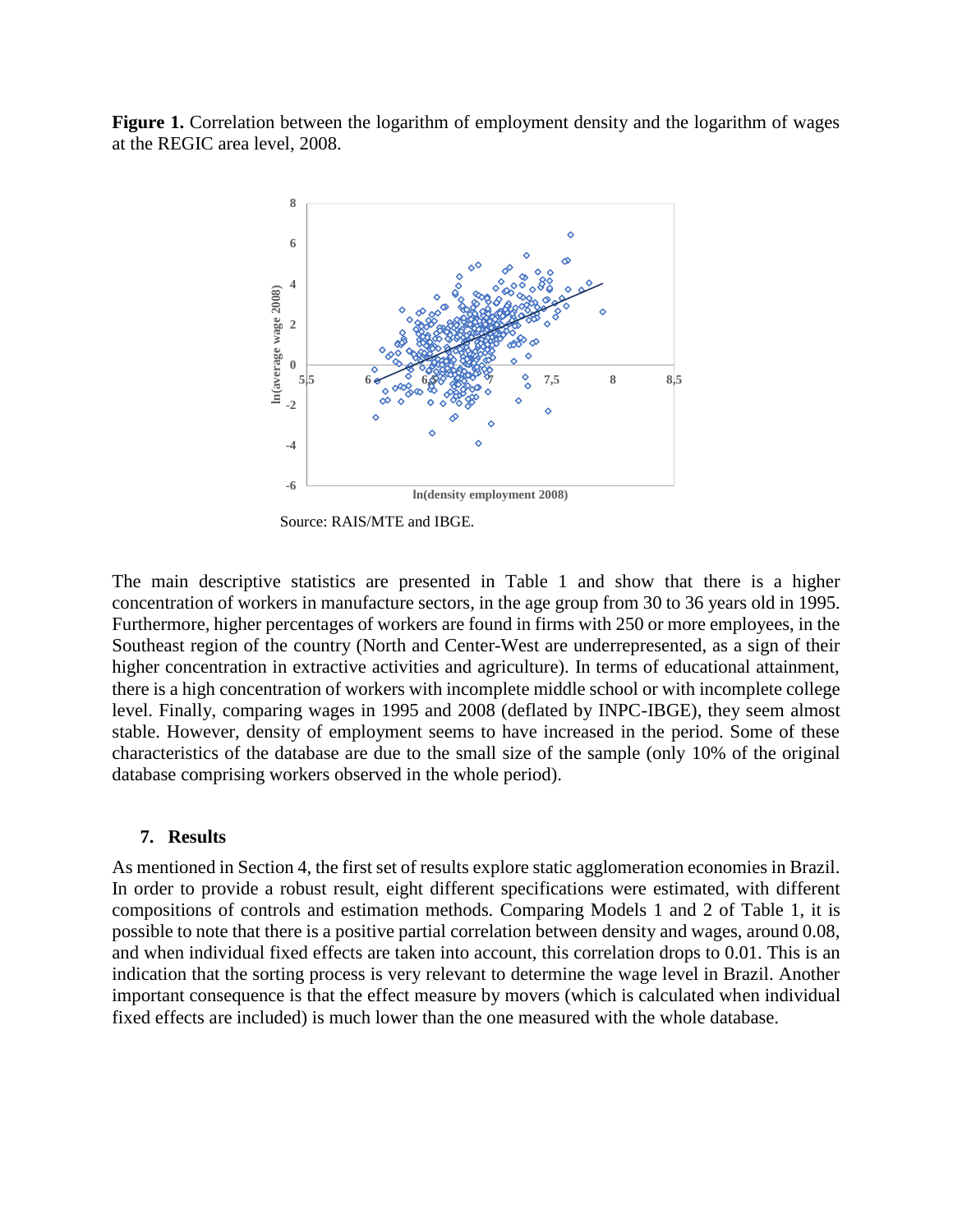|                                               | 1995   |      | 2008   |      |
|-----------------------------------------------|--------|------|--------|------|
|                                               | mean   | s.d. | mean   | s.d. |
| ln(real hourly wage)                          | 2.88   | 0.86 | 2.80   | 0.87 |
| ln(density)                                   | 3.85   | 1.85 | 4.32   | 1.74 |
| <b>Sector</b>                                 |        |      |        |      |
| Manufacture                                   | 55.7%  |      | 54.9%  |      |
| Services                                      | 44.3%  |      | 45.1%  |      |
| Age group (in 1995)                           |        |      |        |      |
| 18 to 24                                      | 14.0%  |      |        |      |
| 25 to 29                                      | 17.2%  |      |        |      |
| 30 to 36                                      | 68.8%  |      |        |      |
| <b>Firm size</b>                              |        |      |        |      |
| Up to 4 employees                             | 4.2%   |      | 4.0%   |      |
| 5 to 9                                        | 5.4%   |      | 5.8%   |      |
| 10 to 19                                      | 5.9%   |      | 5.8%   |      |
| 20 to 49                                      | 9.7%   |      | 8.9%   |      |
| 50 to 99                                      | 8.5%   |      | 8.0%   |      |
| 100 to 249                                    | 14.5%  |      | 13.0%  |      |
| 250 to 499                                    | 14.4%  |      | 13.9%  |      |
| 500 to 999                                    | 13.4%  |      | 13.4%  |      |
| 1,000 or more employees                       | 24.1%  |      | 27.2%  |      |
| Macro-region                                  |        |      |        |      |
| North                                         | 1.8%   |      | 1.9%   |      |
| North-east                                    | 10.3%  |      | 10.3%  |      |
| South-east                                    | 65.1%  |      | 65.1%  |      |
| South                                         | 19.3%  |      | 19.2%  |      |
| Centre-West                                   | 3.5%   |      | 3.6%   |      |
| <b>Education attainment</b>                   |        |      |        |      |
| Illiterate                                    | 1.0%   |      | 0.4%   |      |
| Incomplete primary school                     | 44.0%  |      | 27.5%  |      |
| Comp. primary school - incompl. middle school | 27.1%  |      | 23.5%  |      |
| Complete middle school - incomplete college   | 22.4%  |      | 33.7%  |      |
| College degree or more                        | 5.3%   |      | 15.0%  |      |
| N<br>$\cdot$<br>Ŧ.<br>f,<br>f.<br>٠           | 56,950 |      | 56,950 |      |

**Table 1.** Descriptive statistics of the main variables in the first and the last year of the database.

Source: Authors' own calculations.

The second potential endogeneity issue is dealt with the inclusion of instruments for employment density (ln(population density in 1940), sugar cane, gold and coffee exploration in the colonial period, geographical characteristics). As Models 3 and 4 show, there is a slight change in the size of the estimated coefficient for density, but the main conclusion still hold.

Due to the restrictions in the skills variables discussed in the previous section, it is not possible to estimate a model including them for the whole period. Therefore, Models 5 to 8 divide the database in two, from 1995 to 2002 and from 2003 to 2008. In all these models, the estimation is already including individual fixed effects and instrumental variables. The comparison of Models 5 and 6, and 7 and 8, shows that controlling for skills or for education attainment generates very similar results. Finally, it is also possible to see that the density elasticity for the second time period is much smaller than the one for the first time period. A possible explanation for this result is that there was a concentration of workers in bigger cities over the years, increasing the competition for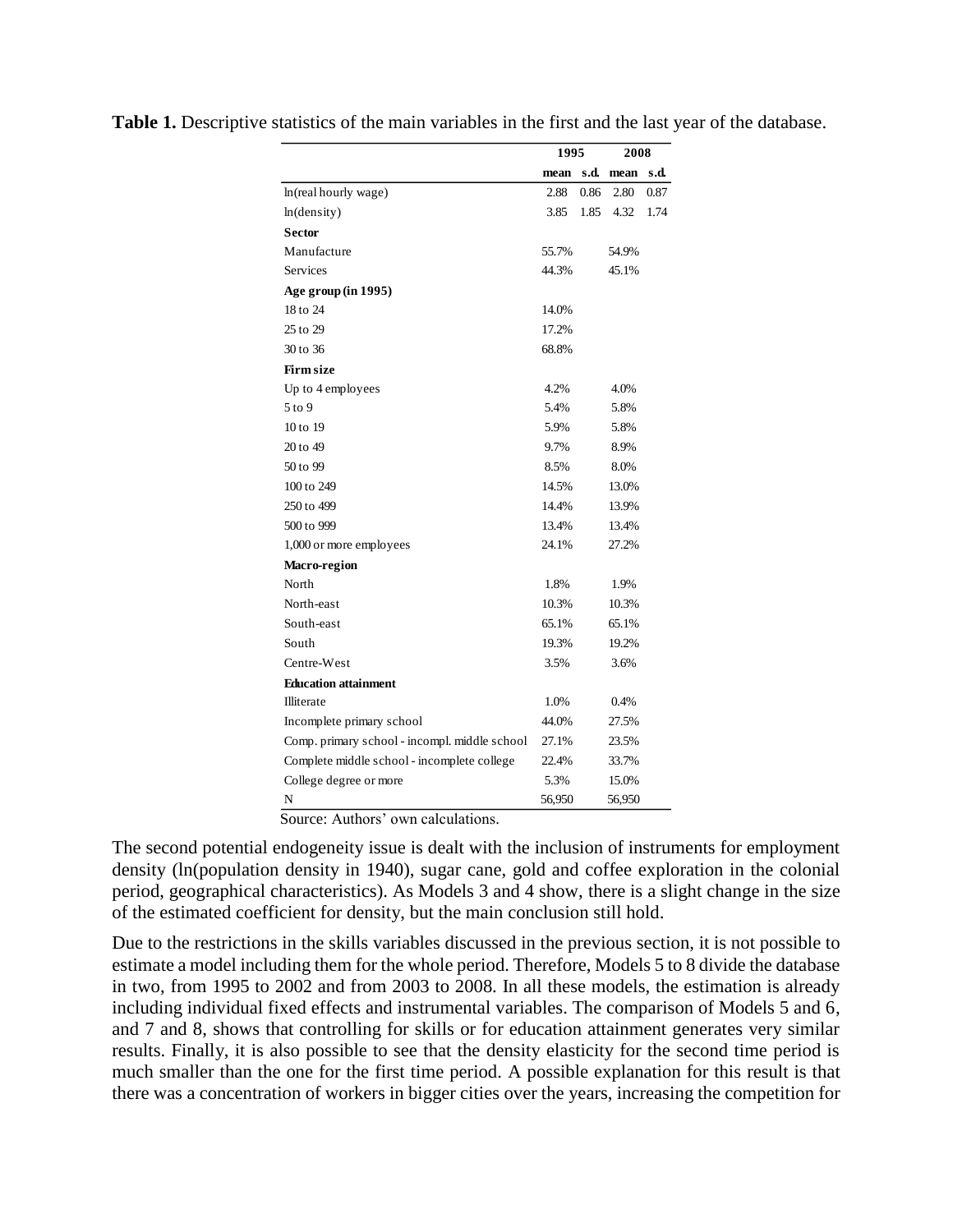jobs in those places. Another potential reason is that Brazil saw a significant formalization process during that decade, and that can be affecting the results over the years.

|                            | Model 1     | Model2      | Model 3     | Model 4      | Model 5     | Model 6     | Model 7      | Model 8      |
|----------------------------|-------------|-------------|-------------|--------------|-------------|-------------|--------------|--------------|
| Period                     | 1995-2008   | 1995-2008   | 1995-2008   | 1995-2008    | 1995-2002   | 1995-2002   | 2003-2008    | 2003-2008    |
| <b>Estimation strategy</b> | <b>OLS</b>  | FE          | IV          | IV-FE        | IV-FE       | IV-FE       | IV-FE        | IV-FE        |
| ln(density)                | $0.0806***$ | $0.0113***$ | $0.0699***$ | $0.00588***$ | $0.0143***$ | $0.0145***$ | $0.00417***$ | $0.00411***$ |
| Controls included          |             |             |             |              |             |             |              |              |
| Macro-region dummies       | X           | X           | X           | X            | X           | X           | X            | X            |
| Age, age squared           | X           | X           | X           | $\mathbf X$  | X           | X           | X            | X            |
| Education level dummies    | X           | X           | X           | X            | X           |             | X            |              |
| Skills                     |             |             |             |              |             | X           |              | X            |
| Firm size dummies          | X           | X           | X           | X            | X           | X           | X            | X            |
| 2-digit sector dummies     | $\mathbf x$ | $\mathbf x$ | $\mathbf x$ | X            | X           | X           | X            | X            |
| Year dummies               | X           | X           | X           | X            | X           | X           | X            | X            |
| Instruments                |             |             | X           | X            | X           | X           | X            | X            |
| R squared                  | 0.559       |             | 0.558       |              |             |             |              |              |
| N                          | 797,251     | 797,251     | 797,251     | 797,251      | 748,262     | 738,527     | 1,033,494    | 930,414      |
| T                          | 14          | 14          | 14          | 14           | 8           | 8           | 6            | 6            |
| <b>Individuals</b>         | 56,947      | 56,947      | 56,947      | 56,947       | 93,533      | 92,316      | 172,249      | 155,069      |

Table 2. Regression models for the logarithm of the hourly wage, with static agglomeration economies and density as a continuous variable.

Source: Authors' own calculations.

Table 3 brings very similar specifications to Table 2. The only difference is that instead of considering density as a running variable, four categories of dummies are included. Apart from the fact that the main conclusions discussed above hold, it is possible to note that people working in REGIC areas of the upper quartile will have higher salaries. Therefore, it seems that the relationship between wages and density is not linear.

Table 3. Regression models for the logarithm of the hourly wage, with static agglomeration economies and density as a categorical variable (based on quartiles)

|                                      | Model 1      | Model2      | Model 3      | Model 4     | Model 5      | Model 6      | Model 7     | Model 8      |
|--------------------------------------|--------------|-------------|--------------|-------------|--------------|--------------|-------------|--------------|
| Period                               | 1995-2008    | 1995-2008   | 1995-2008    | 1995-2008   | 1995-2002    | 1995-2002    | 2003-2008   | 2003-2008    |
| Estimation strategy                  | <b>OLS</b>   | <b>FE</b>   | IV           | $IV - FE$   | $IV - FE$    | $IV$ - $FE$  | IV-FE       | $IV$ - $FE$  |
| $ln(density)$ - quartile 1 (omitted) |              |             |              |             |              |              |             |              |
| $ln(density)$ - quartile 2           | $0.171***$   | $0.0193***$ | $0.222***$   | $0.0263***$ | $0.0523***$  | $0.0504***$  | $0.0288***$ | $0.0224***$  |
| $ln(density)$ - quartile 3           | $0.202***$   | $0.0250***$ | $0.107***$   | $0.0242***$ | $0.0507***$  | $0.0498***$  | $0.0569***$ | $0.0526***$  |
| $ln(density)$ - quartile 4           | $0.413***$   | $0.0152***$ | $0.563***$   | $0.0496***$ | $0.103***$   | $0.104***$   | $0.0393***$ | $0.0295***$  |
| Controls included                    |              |             |              |             |              |              |             |              |
| Macro-region dummies                 | X            | $\mathbf x$ | $\mathbf{x}$ | X           | $\mathbf x$  | $\mathbf{x}$ | X           | $\mathbf{x}$ |
| Age, age squared                     | X            | X           | X            | X           | X            | X            | X           | $\mathbf{x}$ |
| Education level dummies              | X            | X           | X            | X           | X            |              | X           |              |
| <b>Skills</b>                        |              |             |              |             |              | $\mathbf x$  |             | $\mathbf{x}$ |
| Firm size dummies                    | $\mathbf{x}$ | $\mathbf x$ | $\mathbf{x}$ | X           | $\mathbf{x}$ | $\mathbf{x}$ | X           | $\mathbf{x}$ |
| 2-digit sector dummies               | X            | $\mathbf x$ | $\mathbf{x}$ | X           | X            | $\mathbf x$  | X           | $\mathbf{x}$ |
| Year dummies                         | X            | X           | $\mathbf{x}$ | X           | X            | $\mathbf x$  | X           | $\mathbf{x}$ |
| Instruments                          |              |             | $\mathbf{X}$ | X           | X            | $\mathbf x$  | X           | $\mathbf{X}$ |
| R squared                            | 0.562        |             | 0.552        |             |              |              |             |              |
| N                                    | 797,251      | 797,251     | 797,251      | 797,251     | 748,262      | 738,527      | 1,033,494   | 930,414      |
| T                                    | 14           | 14          | 14           | 14          | 8            | 8            | 6           | 6            |
| Individuals                          | 56,947       | 56,947      | 56,947       | 56,947      | 93,533       | 92,316       | 172,249     | 155,069      |

Source: Authors' own calculations.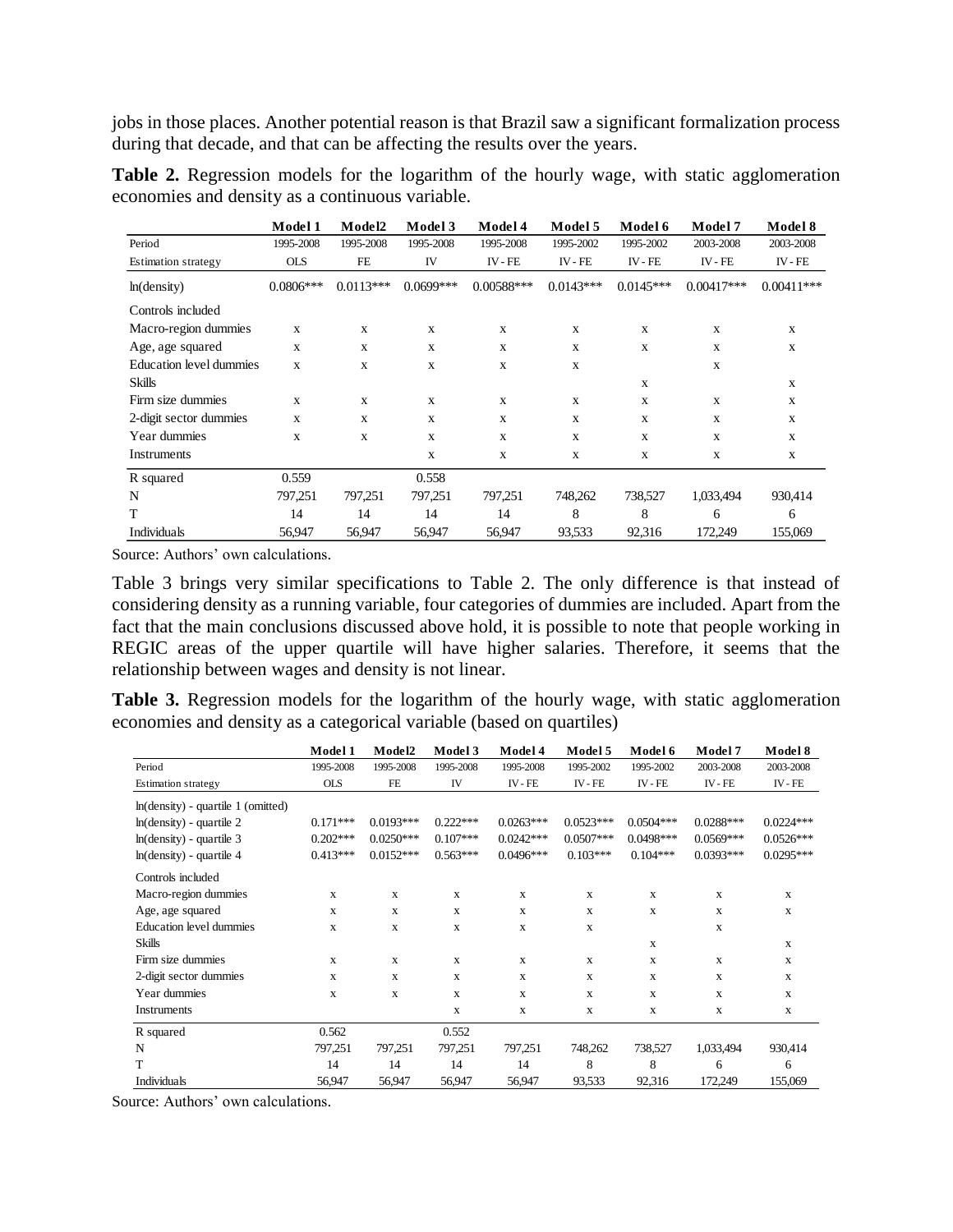Finally, Table 4 presents the results of a first attempt to estimate dynamic and static agglomeration economies for the Brazilian labor market. Analyzing Model 1, it is noticeable that previous experience is not significant, while static gains are significant. When interactions between experience and the quartile of density at the present location are included, some of them become significant, but with non-intuitive signs.

**Table 4.** Regression models for the logarithm of the hourly wage, with static and dynamic agglomeration economies and density as a categorical variable (based on quartiles)

|                                                            | Model 1     | Model2       | Model 3       | Model 4        |
|------------------------------------------------------------|-------------|--------------|---------------|----------------|
| Estimation strategy                                        | <b>POLS</b> | <b>POLS</b>  | <b>FE</b>     | <b>FE</b>      |
| In(density) - quartile 1 (omitted)                         |             |              |               |                |
| $ln(density)$ - quartile 2                                 | $0.0162***$ | $0.241***$   | $-0.000270$   | 0.0233         |
| $ln(density)$ - quartile 3                                 | $0.128***$  | $0.370***$   | 0.00393       | 0.0259         |
| In(density) - quartile 4                                   | $0.197***$  | $0.426***$   | $-0.00198$    | $0.0480*$      |
| Experience in REGIC areas with density on quartile 1       | $-0.119$    | $-0.149$     | $-0.000599$   | $-0.000425$    |
| Experience in REGIC areas with density on quartile 2       | $-0.104$    | $-0.125$     | $-0.00351***$ | $0.00901***$   |
| Experience in REGIC areas with density on quartile 3       | $-0.106$    | $-0.0865$    | $-0.00691***$ | $-0.00972***$  |
| Experience in REGIC areas with density on quartile 4       | $-0.102$    | $-0.0650$    | $-0.00858***$ | $-0.00899$ *** |
| Interaction variables                                      |             |              |               |                |
| density in t in quartile 1 & experience in quartile 1      |             | $0.0312***$  |               | $-0.000115$    |
| density in t in quartile $2 \&$ experience in quartile 1   |             | 0.00175      |               | $-0.00277$     |
| density in t in quartile $3 &$ experience in quartile 1    |             | (omitted)    |               | (omitted)      |
| density in t in quartile $4 &$ experience in quartile 1    |             | $0.00698*$   |               | $-0.00142$     |
| density in t in quartile $1 \&$ experience in quartile $2$ |             | $0.0669***$  |               | (omitted)      |
| density in t in quartile $2 \&$ experience in quartile $2$ |             | $-0.00153$   |               | $-0.0121***$   |
| density in t in quartile $3 &$ experience in quartile $2$  |             | $-0.00400$   |               | $-0.0133***$   |
| density in t in quartile $4 \&$ experience in quartile 2   |             | (omitted)    |               | $-0.0122***$   |
| density in t in quartile $1 &$ experience in quartile 3    |             | (omitted)    |               | $0.00630*$     |
| density in t in quartile $2 \&$ experience in quartile $3$ |             | $-0.0297***$ |               | (omitted)      |
| density in t in quartile $3 &$ experience in quartile $3$  |             | $-0.0452***$ |               | 0.00322        |
| density in t in quartile $4 \&$ experience in quartile 3   |             | $-0.0375***$ |               | $-0.000205$    |
| density in t in quartile $1 \&$ experience in quartile $4$ |             | (omitted)    |               | $-0.00326$     |
| density in t in quartile $2 &$ experience in quartile $4$  |             | $-0.0342***$ |               | (omitted)      |
| density in t in quartile $3 &$ experience in quartile $4$  |             | $-0.0291***$ |               | $0.00660***$   |
| density in t in quartile $4 \&$ experience in quartile $4$ |             | $-0.0604***$ |               | 0.000438       |
| Controls included                                          |             |              |               |                |
| Macro-region dummies                                       | $\mathbf X$ | X            | X             | $\mathbf X$    |
| Age, age squared                                           | $\mathbf X$ | $\mathbf X$  | $\mathbf X$   | X              |
| <b>Education level dummies</b>                             | $\mathbf X$ | $\mathbf X$  | $\mathbf X$   | X              |
| Firm size dummies                                          | $\mathbf X$ | $\mathbf X$  | $\mathbf X$   | X              |
| 2-digit sector dummies                                     | $\mathbf X$ | $\mathbf X$  | X             | X              |
| Year dummies                                               | $\mathbf X$ | $\mathbf X$  | $\mathbf X$   | $\mathbf X$    |
| Individual fixed effects                                   |             |              | X             | $\mathbf X$    |
| ${\bf N}$                                                  | 512,532     | 512,532      | 512,532       | 512,532        |
| T                                                          | 9           | 9            | 9             | 9              |
| Individuals                                                | 512,532     | 512,532      | 512,532       | 512,532        |

Source: Authors' own calculations.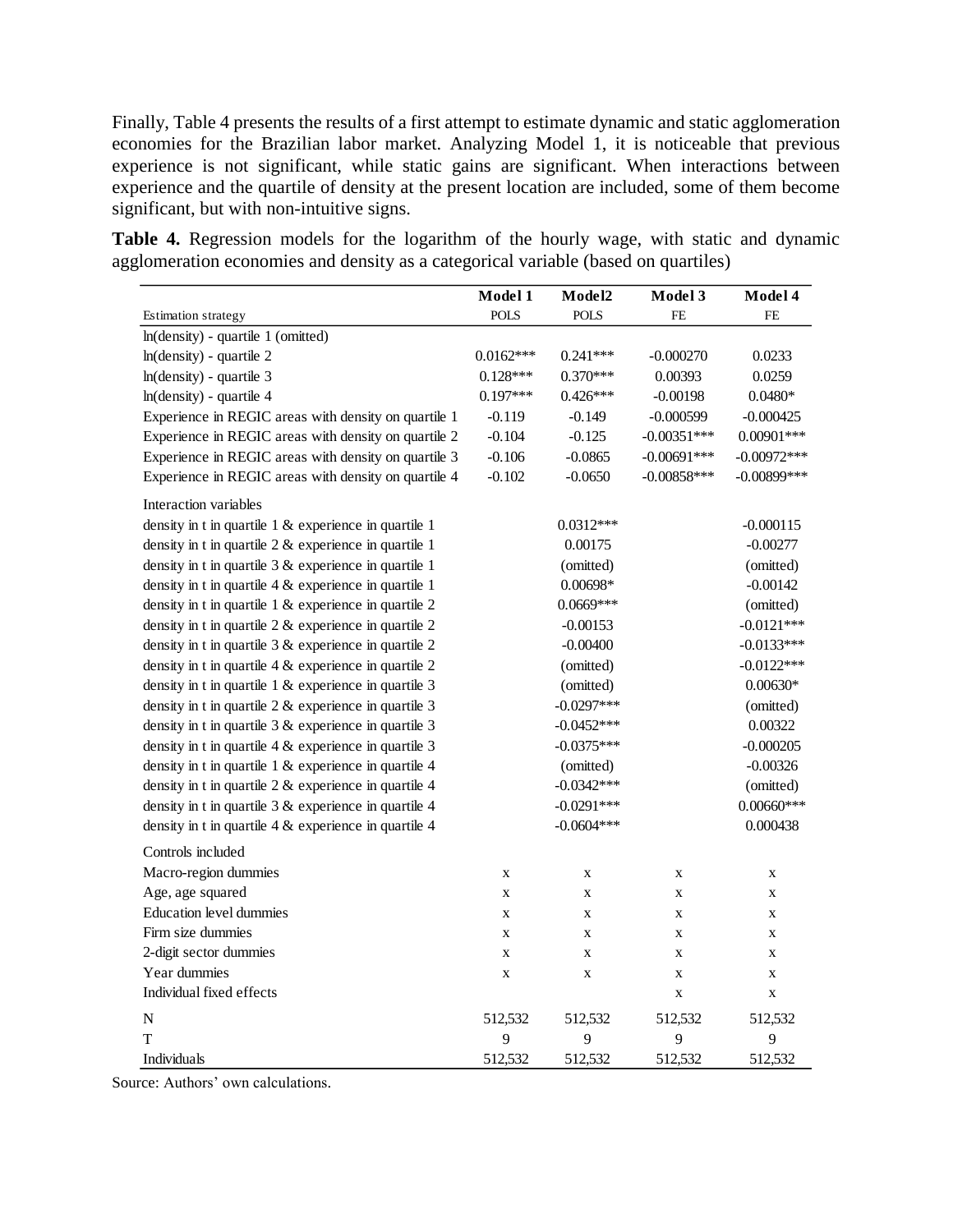However, when individual fixed effects are included, all signs change significantly. Model 4, the preferred composition, shows that almost all static effects loose their significance, except for the higher quartile, whose coefficient is positive. Therefore, only individuals working in denser cities will get a significant advantage from that. Experience in different types of groups of cities is negative and significant for quartiles 3 and 4.

A result that is more interesting is that individuals who have experience in cities from quartile 2 working in any city size have a lower wage level nowadays, and individuals with experience in cities of quartile 4 working in cities of quartile 3 have a positive and significant gain from that.

This type of analysis presents many possibilities which still have to be explored in future studies.

## **8. Conclusion**

The main conclusions from the analysis presented above are that there is a positive partial correlation between density and wages, around 0.08, and when individual fixed effects are taken into account, this correlation drops to 0.01. This is an indication that the sorting process is very relevant to determine the wage level in Brazil. However, it seems that the relationship between wages and density is not linear.

Considering dynamic and static externalities, when they are estimated simultaneously and individual heterogeneity is taken into account, there is indication that static effects loose importance (but are still relevant for individuals working in the group of denser cities). Furthermore, when experience is combined with the present location, there is a positive gain only for workers in cities with medium density, that had worked in high density cities.

Future studies should consider other estimation strategies to try to assess the relative importance of static and dynamic agglomeration externalities. There is still a long road to go.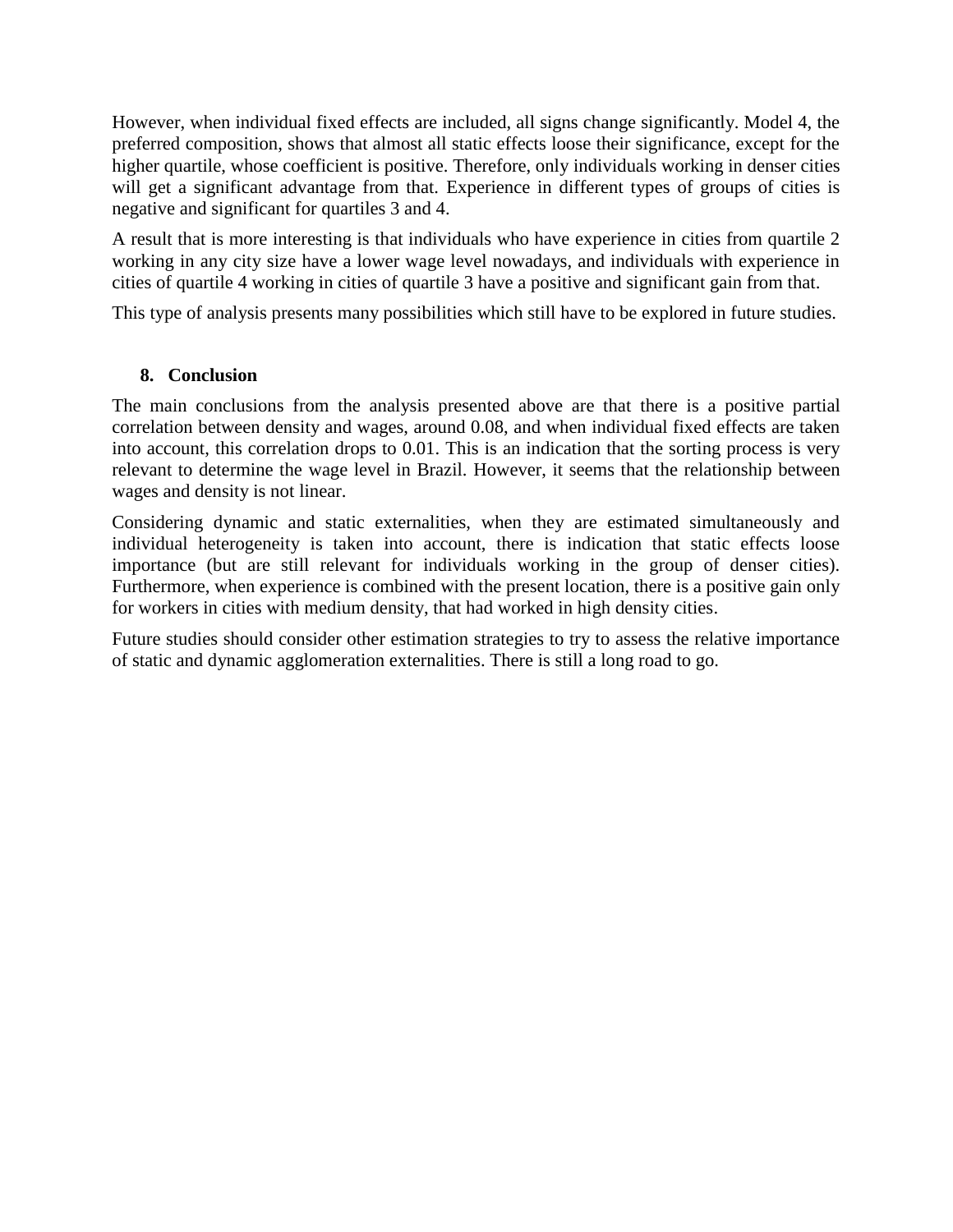# **Annex**

| <b>Variables</b>   | <b>Definition</b>                                                                                                                               | Level        | Data source                                           |
|--------------------|-------------------------------------------------------------------------------------------------------------------------------------------------|--------------|-------------------------------------------------------|
| Hourly wage        | Monthly wage received in December divided by 4.3 times the number                                                                               |              | Individual RAISMIGRA microdata                        |
|                    | of weekly hours in the contract.                                                                                                                |              |                                                       |
| Age                | Age at the end of the year.                                                                                                                     |              | Individual RAISMIGRA microdata                        |
| Education          | Illiterate, incomplete primary school, complete primary school to                                                                               |              | Individual RAISMIGRA microdata                        |
| attainment         | incomplete high school, complete high school to incomplete college,                                                                             |              |                                                       |
|                    | college degree or more.                                                                                                                         |              |                                                       |
| Skills - factors   | Methodological aspects are better described in Maciente (2012) and<br>Maciente (2013)                                                           |              | Individual RAISMIGRA microdata<br>and Maciente (2012) |
| Firm size          | Size of the firm in which the individual is working: up to 4 employees,                                                                         |              | Individual RAISMIGRA microdata                        |
|                    | 5 to 9, 10 to 19, 20 to 49, 50 to 99, 100 to 249, 250 to 499, 500 to 999,                                                                       |              |                                                       |
|                    | 1,000 employees or more.                                                                                                                        |              |                                                       |
| Labour density in  | Total employment divided by the area (in km <sup>2</sup> ).                                                                                     | <b>REGIC</b> | RAIS - aggregated data                                |
| the formal sector  |                                                                                                                                                 |              |                                                       |
| Area               | Area in $km^2$ .                                                                                                                                | <b>REGIC</b> | <b>IPEADATA</b>                                       |
| <b>Instruments</b> | <b>Definition</b>                                                                                                                               | Level        | Data source                                           |
|                    | Population density Population in 1940 for minimum comparable areas 1940-2000 is                                                                 | <b>REGIC</b> | <b>IPEADATA</b>                                       |
| in 1940            | redistributed for minimum comparable areas 2000-2010 based on the                                                                               |              |                                                       |
|                    | share of the population of the latter in the former in 2000, aggregated                                                                         |              |                                                       |
|                    | by REGIC and divided by the area in $km2$ .                                                                                                     |              |                                                       |
| Distance to the    | Distance to the coast (in 100 km) - obtained as a weighted average of                                                                           | <b>REGIC</b> | Adapted from Naritomi                                 |
| coast              | the distance to the sea of the centroids of all municipalities that                                                                             |              | et al. (2012)                                         |
|                    | compose the REGIC (weight $=$ area).                                                                                                            |              |                                                       |
| Altitude           | Average altitude of the REGIC area obtained from the weighted mean                                                                              | <b>REGIC</b> | Adapted from Naritomi                                 |
|                    | of the altitude of each municipality (weight $=$ area).                                                                                         |              | et al. (2012)                                         |
| Distance to the    | Distance to the Equator measured as the absolute value of the                                                                                   | <b>REGIC</b> | Adapted from Naritomi                                 |
| Equator line       | latitude coordinate - obtained as a weighted average of the distance<br>to the Equator line of the centroids of all municipalities that compose |              | et al. (2012)                                         |
|                    | the REGIC area (weight $=$ area).                                                                                                               |              |                                                       |
| Sugar              | Proximity to the sugar cane boom (until 1760), calculated as the                                                                                | <b>REGIC</b> | Adapted from Naritomi                                 |
|                    | weighted average of the municipal index for all municipalities                                                                                  |              | et al. (2012)                                         |
|                    | belonging to the REGIC area, ranging from 0 (more than 200 km) to 1,                                                                            |              |                                                       |
|                    | according to the proximity to the nearest municipality in the sugar                                                                             |              |                                                       |
|                    | cane areas (Naritomi et al., 2012) - weight = area.                                                                                             |              |                                                       |
| Gold               | Proximity to the gold boom, calculated as the weighted average of the                                                                           | <b>REGIC</b> | Adapted from Naritomi                                 |
|                    | municipal index for all municipalities belonging to the REGIC area,                                                                             |              | et al. (2012)                                         |
|                    | ranging from $0$ (more than 200 km) to 1 according to proximity to the                                                                          |              |                                                       |
|                    | nearest municipality in gold exploration areas (Naritomi et al., 2012) -                                                                        |              |                                                       |
|                    | weight $=$ area.                                                                                                                                |              |                                                       |
| Coffee             | Proximity to the coffee boom until 1886, calculated as the weighted                                                                             | <b>REGIC</b> | Adapted from Naritomi                                 |
|                    | average of the municipal index for all municipalities pertaining to the<br>REGIC area, ranging from 0 (more than 200 km) to 1, according to the |              | et al. (2012)                                         |
|                    | proximity to the nearest municipality in coffee areas (Naritomi et al.,                                                                         |              |                                                       |
|                    | $2012$ - weight = area.                                                                                                                         |              |                                                       |

Table A1. Definition and source of the main variables considered in the model.

Source: Authors' own calculations.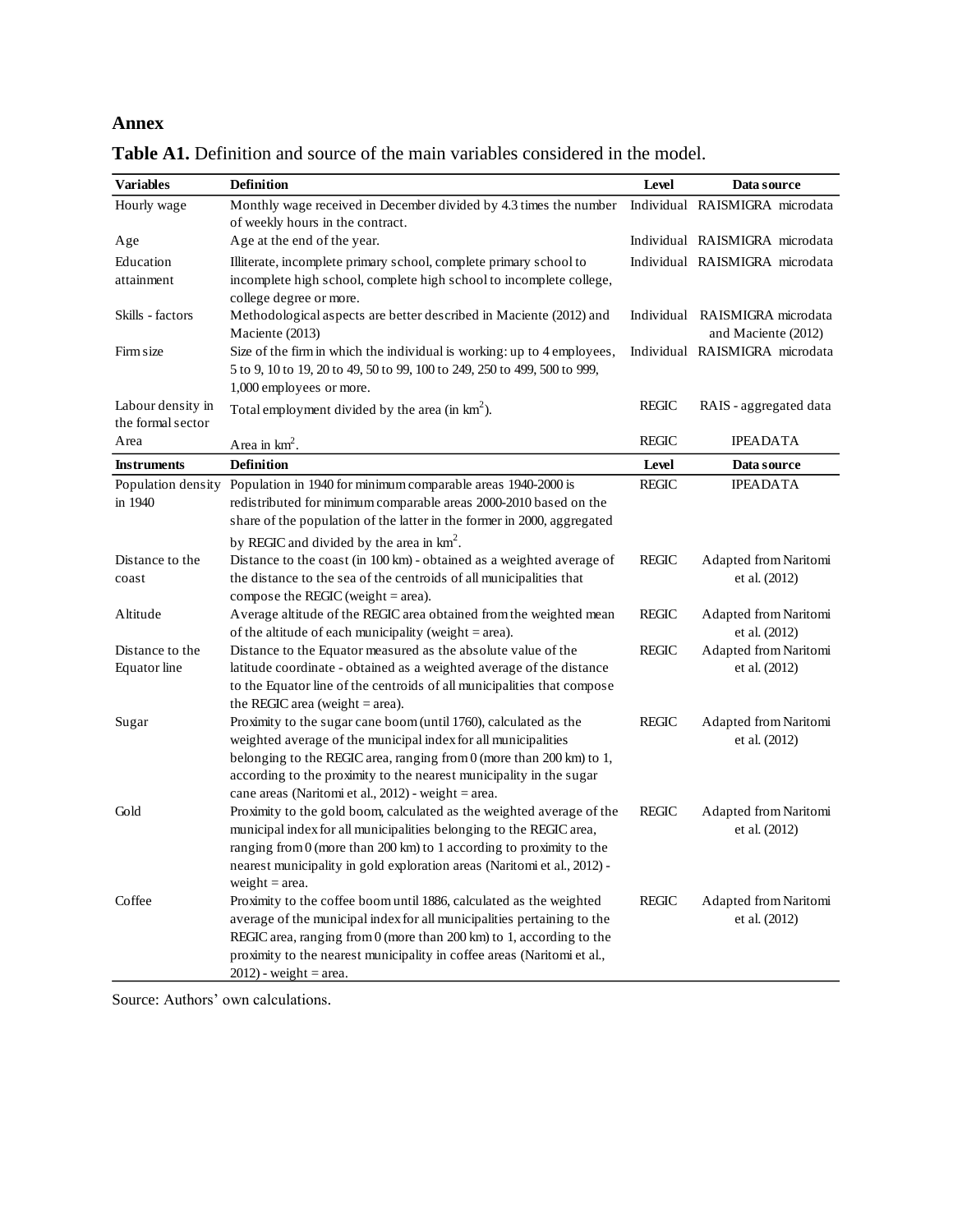#### **References**

Andersson, M.; Klaesson, J.; Larsson, J.P. (2014). The sources of the urban wage premium by worker skills: spatial sorting or agglomeration economies? *Papers in Regional Science*, Vol. 93, No. 4, pp. 727-747.

Baum-Snow, N.; Pavan, R. (2012). Understanding the city size wage gap. *Review of Economic Studies*. 79, pp. 88-127.

Carlsen, F.; Rattso, J.; Stokke, H. (2013). Education, experience and dynamic urban wage premium. *Norwegian University of Science and Technology Working Paper*.

Camagni, R.; Capello, R. Caragliu, A. (2015) Agglomeration economies and urban growth. *AISRe – ABC Workshop, The Frontier of the debate in Regional and Urban Economics*, available in [http://www.aisre.it/images/call\\_for\\_paper/Workshop\\_dottorandi\\_ABC/03\\_Capello.pdf](http://www.aisre.it/images/call_for_paper/Workshop_dottorandi_ABC/03_Capello.pdf) and accessed in 15/07/2015.

Ciccone, A., Hall, R.E. (1996), Productivity and the density of economic activity. *The American Economic Review*, Vol. 86, No. 1, pp. 54-70.

Combes, P.P., Duranton, G., Gobillon, L. (2008a), Spatial wage disparities: sorting matters! *Journal of Urban Economics*, 63, pp. 723-742.

Combes, P.P., Duranton, G., Gobillon, L. (2008a), Spatial wage disparities: sorting matters! *Journal of Urban Economics*, 63, pp. 723-742.

 $(2011)$ , The identification of agglomeration economies. *Journal of Economic Geography*. Vol. 11, pp. 253-266.

Combes, P.P., Duranton, G., Gobillon, L., Roux, S. (2010), Chapter 1. Estimating agglomeration economies with history, geology, and worker effects. In: Glaeser, E.L. *Agglomeration Economies*. The University of Chicago Press, pp. 15-66.

Combes, P.P., Mayer, T., Thisse, J.F. (2008b), *Economic Geography*. Princeton University Press, Princeton, USA.

Combes, P.P.; Gobillon, L. The empirics of agglomeration economies. In: *Handbook of Regional and Urban Economics Vol 5A*, North-Holland, Amsterdam, 1st Edition, pp. 247-348, 2015.

D'Costa, S.; Overman, H.G. (2014). The urban wage growth premium: sorting or learning? *Regional Science and Urban Economics*. Vol. 48, pp. 168-179.

De la Roca, J.; Puga, D. (2014). Learning by working in cities. Available in <http://diegopuga.org/papers/esurban.pdf> and accessed in 01/07/2015.

Duranton, G. Agglomeration and jobs. In: Fischer, M.M.; Nijkamp, P. (eds.) *Handbook of Regional Science*. Spring-Verlag Berlin Heidelberg, pp. 631-648, 2014a.

\_\_\_\_\_\_\_\_\_\_. Growing through cities in developing countries. *The World Bank Research Observer Advance Access*, pp. 1-35, Abril, 2014b.

Duranton, G., Puga, D. (2004), Micro-foundations of urban agglomeration economies. In: Henderson, J.V., Thisse, J.F. (Eds.) *Handbook of Regional and Urban Economics*. Vol. 4. Amsterdam: North-Holland, pp. 2063-2117.

Glaeser, E.L. *Cities, Agglomeration and Spatial Equilibrium*. Oxford ; New York : Oxford University Press, 2008.

\_\_\_\_\_\_\_\_\_\_. (1999) Learning in cities. *Journal of Urban Economics*, Vol. 46, pp. 254-277.

\_\_\_\_\_\_\_\_\_\_. (2011), *Triumph of the City: How Our Greatest Invention Makes Us Richer, Smarter, Greener, Healthier, and Happier*. London, UK: Macmillan.

Glaeser, E.L., Maré, D.C. (2001), Cities and skills. *Journal of Labour Economics*, 19 (2), pp. 316-342.